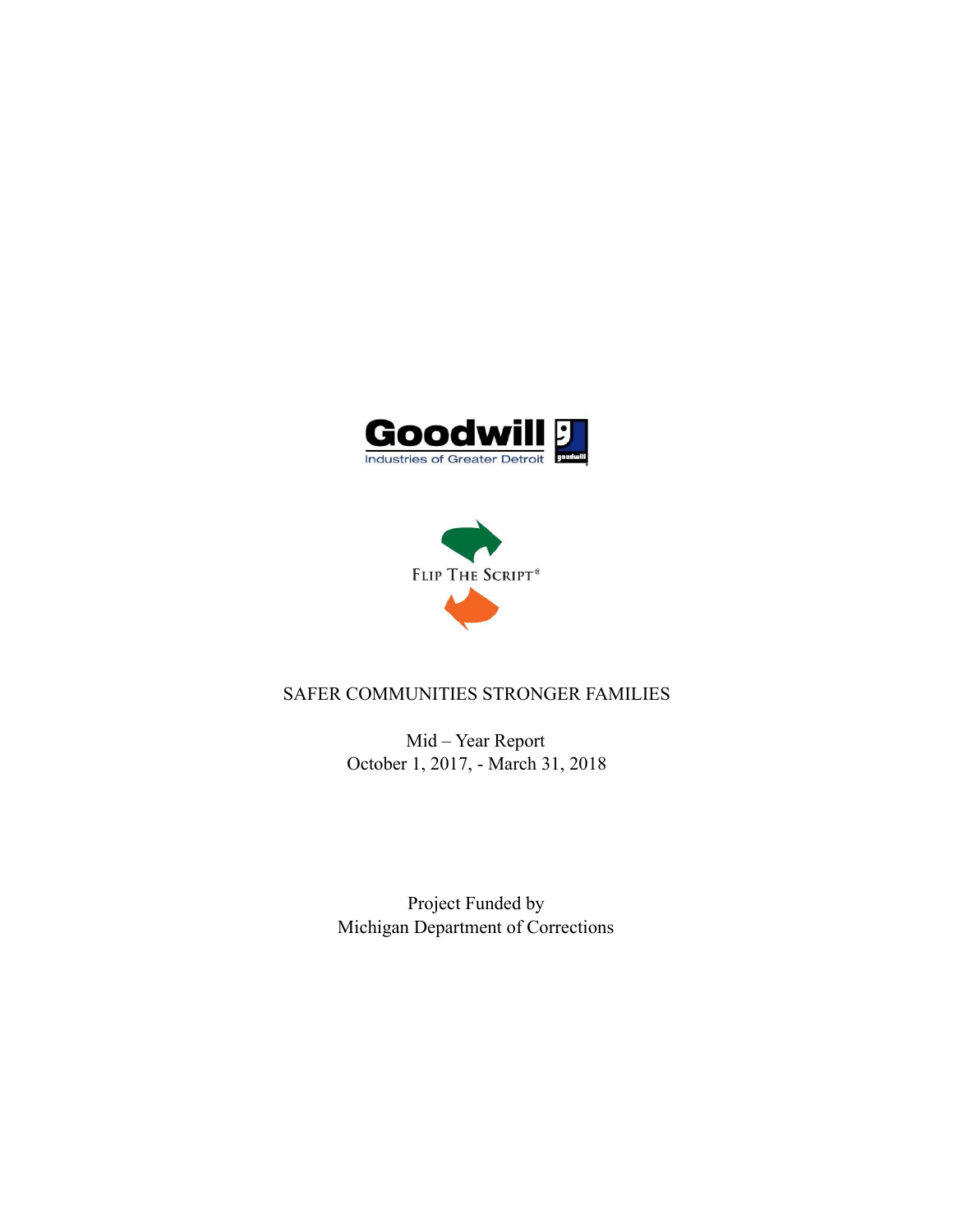## **Background**

In 2003, Goodwill Industries of Greater Detroit (GIGD) established the Flip the Script program to achieve a two-fold mission: intervene in the lives of young men and women who have encountered but are not yet lost to the criminal justice system, and relatedly, prepare them for non-traditional careers in Wayne County. In October 2014, in partnership with the State of Michigan, GIGD was privileged to receive funding from the Michigan Department of Corrections (MDOC) to administer the Safer Communities Stronger Families (SCSF) program in service of this mission.

Through SCSF, our program, Flip the Script has supported court-ordered probationers in successfully completing their General Education Development (GED) test, and provided employment and training to young men and women who otherwise would have continued an unproductive and dangerous lifestyle. In short, the program continues to operate as an effective diversionary model. It has been transformative in diverting young men and women from the criminal justice system toward personal development, job readiness and productive, healthy relationships with their families and communities.

As such, it is clear that our program has contributed to a reduction in the state's recidivism rate, and therefore its spending. Each person we serve and save is one who does not return to a judge for sentencing to a prison at an annual estimated cost of \$47,000 per year (Maxwell, August 2015).

## **Services, Strategies and Activities Summary**

SCSF programming at GIGD's Flip the Script continues to leverage four foundational components: 1) alternative community-based sentencing versus costly incarceration, in partnership with the MDOC; 2) a partnership with the Wayne County Third Circuit in diverting young men and women from incarceration; 3) education recovery for probationers in order to resolve some of the base stimulus of criminal activity; and 4) systematic, detailed, evidencebased instruction, training and mentoring by an accredited organization and experienced staff.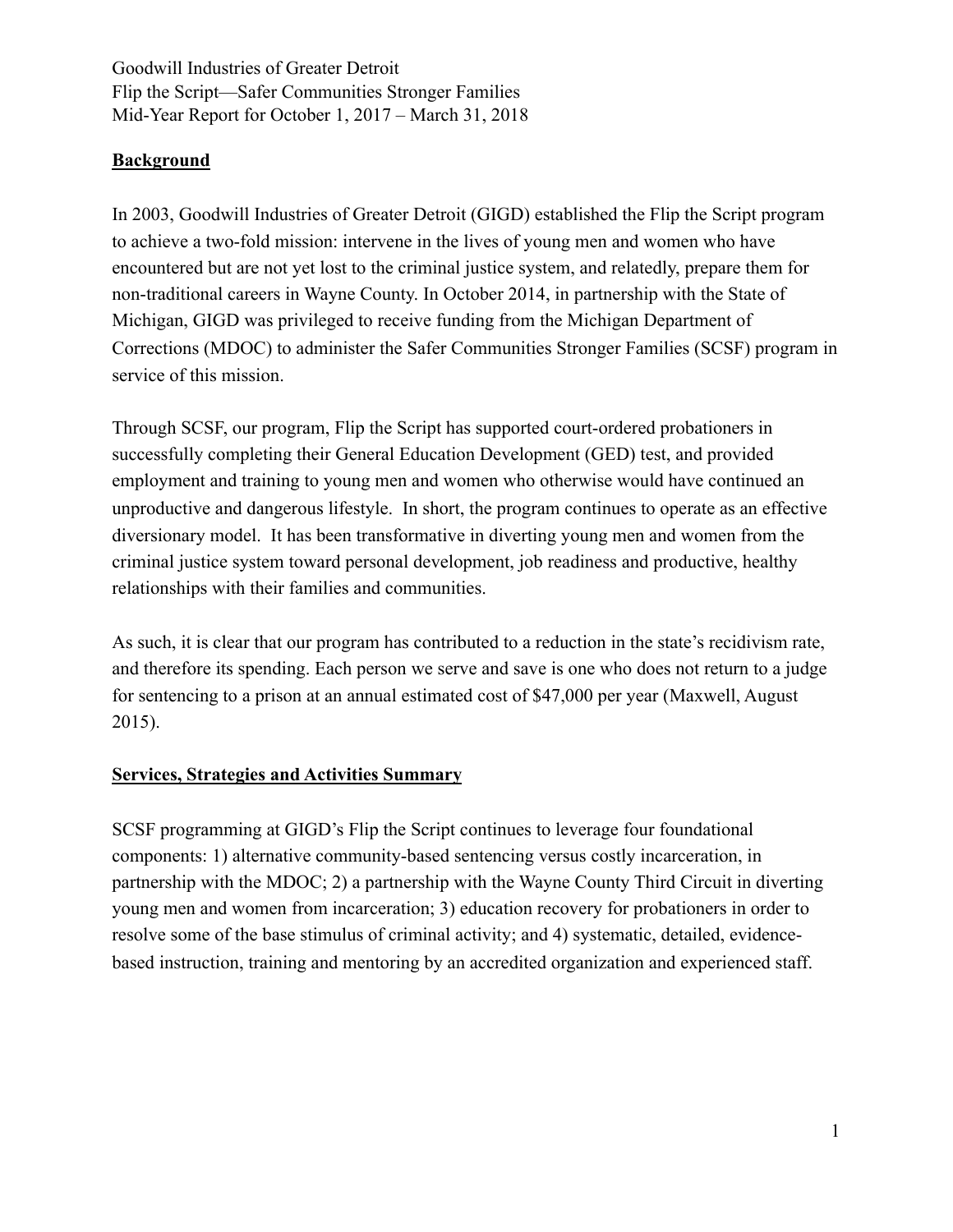Participants in SCSF since October 1, 2017, face many barriers to success. The list of challenges can be overwhelming in cases. For example:

- Nearly 88% of participants enrolled during this period are repeat felony offenders, and therefore are at the literal doorstep of incarceration.
- Over 85% of men and over 65% of women lacked a high school diploma or equivalency degree, and many struggle with undiagnosed learning disabilities. Indeed, the majority of participants, consistent with past years, initially score below the 4th grade level in math and at or below the 4th grade level in reading.
- Less than 35% of men have been previously employed.
- Over 50% of participants report being homeless or near homeless upon program enrollment.

As one might suspect, it is not unusual for an individual participant to present with all of these challenges.

In response to those challenges, our programming provides a variety of support, including:

- Assistance obtaining legal identification: state identification, birth certificates, and driver's licenses;
- Financial literacy and support services: credit counseling, credit repair, assistance with recovery from identity theft, budgeting and money management training, assistance opening their first bank account, exposure to other financial tools, and more;
- An intense "rites of passage" program that teaches personal accountability;
- Work readiness counseling and coaching; and
- <span id="page-2-1"></span>• Education recovery services, including individualized instruction and GED preparation.

As with previous years, first quarter enrollment, completion, and placement outcomes lag due to the seasonal holiday disruption, which also results in low mid-year outcomes.[1](#page-2-0) However, also consistent with past years, a large number of participants are actively enrolled in the program as of this date, and are expected to reach completion before the end of the term. Consequently, GIGD anticipates meeting and likely exceeding enrollment and placement goals through the end

<span id="page-2-0"></span><sup>&</sup>lt;sup>[1](#page-2-1)</sup> Job placement outcomes, also consistent with past years, are especially uneven at this point, given the lack of work history among participants. However, while 30-day retention at the initial job remains challenging, the second and/or third placement results in success much more often.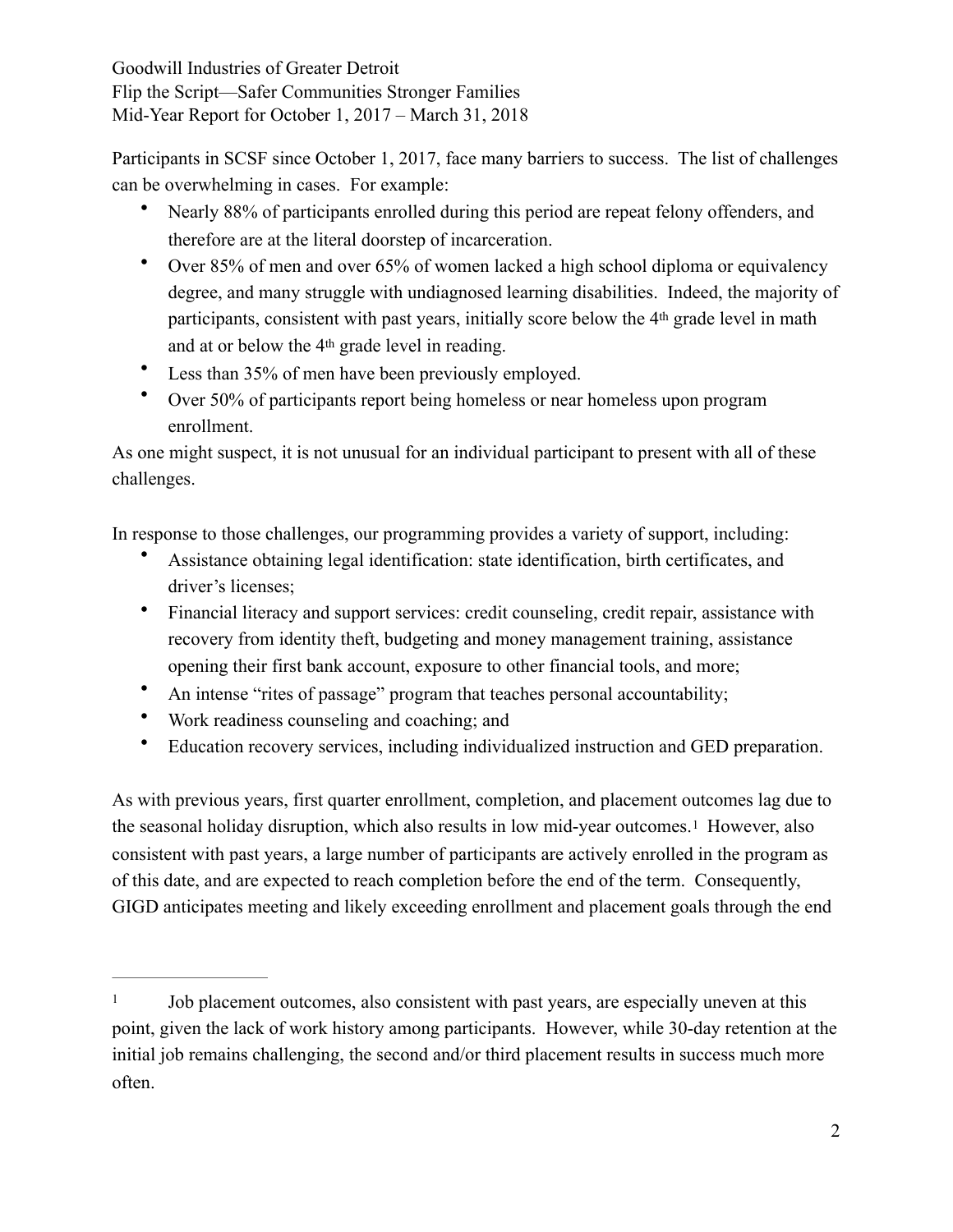of the term, consistent with past years, as the pace of outcome attainment increases through the spring and summer.

|                                                                               | <b>Planned Outcome</b><br>$(10/1/17 - 9/30/18)$ | <b>Actual to Date</b><br>$(10/1/17 - 3/23/18)$ |
|-------------------------------------------------------------------------------|-------------------------------------------------|------------------------------------------------|
| Number of probationers entering<br>program                                    | 185                                             | 105                                            |
| Number of participants completing<br>program                                  | 148                                             | 30                                             |
| Number of competitive job placements                                          | 104                                             | 42                                             |
| Number achieving 30-day retention                                             | 80%                                             | 33 (79%)                                       |
| Number achieving 90-day retention                                             | 80%                                             | 8(19%)                                         |
| Number enrolled in education recovery                                         | 175                                             | 132                                            |
| Number of participants achieving grade<br>level increase                      | 135                                             | 49                                             |
| Number achieving GED credential                                               | N/A                                             | $\overline{7}$                                 |
| Number of participants in progress<br>(passing some modules, but not yet all) | N/A                                             | 63                                             |
| Percentage of participants passing GED<br>modules                             | N/A                                             | 78%                                            |

Flip the Script also runs a tailored program for women that is attentive to their circumstances, which are often distinct from the men we serve. Many are not only pursuing GEDs, job training and the soft skills that will keep them employed; they are escaping and overcoming the effects of partner violence, drug abuse, and also establishing new stability to meet their responsibilities as mothers. Guiding their process goes beyond curriculum to helping them see their own power in the journey to becoming self-sufficient. For some this is spiritual work, as they confront abuse, addiction and complex histories. We support and encourage that as part of their healing.

In our history of serving women, we have discovered several realities that have impeded expansion of their program: Some we can navigate with new strategy and one is a systemic challenge, which we raise here in order to share an approach we intend to implement.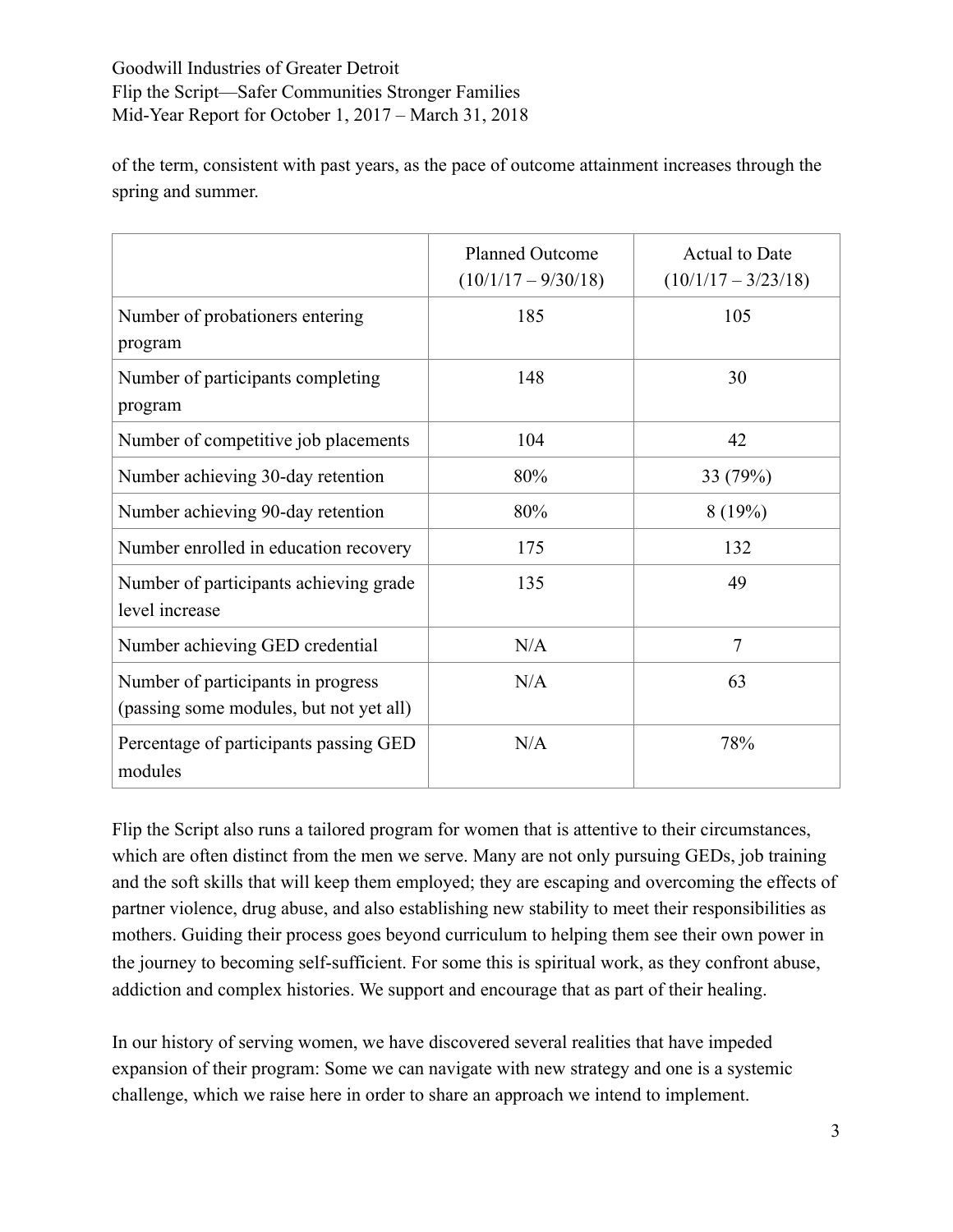It is erroneous to conclude there are insufficient numbers of women being diverted to and successfully completing SCSF. A more critical analysis of the women's program uncovers the requirement that many judges rightfully deduce that substance abuse treatment is a necessary first step before beginning the rigorous curriculum at Flip the Script. Accordingly, we have proposed that for the 2018-19 fiscal year, SCSF have a rolling acceptance of a goal of 75 women diverted by the 3rd Circuit Court, as well as parolees recommended by the MDOC, and that the the SCSF program be permitted to carry-over participants from one fiscal year to the next. This will allow for more accurate metrics on the success rate of the women's program in future years.

Mid-year women's outcomes are noted below. As with the men, outcome attainment will accelerate during the spring and summer months.

|                                                    | <b>Planned Outcome</b><br>$(10/1/17 - 9/30/18)$ | <b>Actual to Date</b><br>$(10/1/17 - 3/23/18)$ |
|----------------------------------------------------|-------------------------------------------------|------------------------------------------------|
| Number of women probationers<br>entering program   | 75                                              | 54                                             |
| Number of women participants<br>completing program | 60                                              | 16                                             |
| Number of competitive job placements               | 42                                              | 16                                             |
| Number achieving 30-day retention                  | 80%                                             | 10(63%)                                        |
| Number achieving 90-day retention                  | 80%                                             | 4(25%)                                         |

## **Conclusion**

Gary Lightfoot, a Safer Communities Stronger Families probationer as of October 2, 2017 who was referred to Flip the Script by a Wayne County Third Circuit Court order, is a testament to what can be achieved when we provide participants who are willing to do the work access to both a program and faculty who are capable of guiding them on their path to productive citizenship.

Gary was a standout in "Rites of Passage" as he was willing to expose his vulnerabilities and work aggressively to clear the hurdles that were previously insurmountable. He was disciplined with time management, arriving to class early each day and having few absences. Gary demonstrated focus and leadership throughout his progression. He led classroom discussions